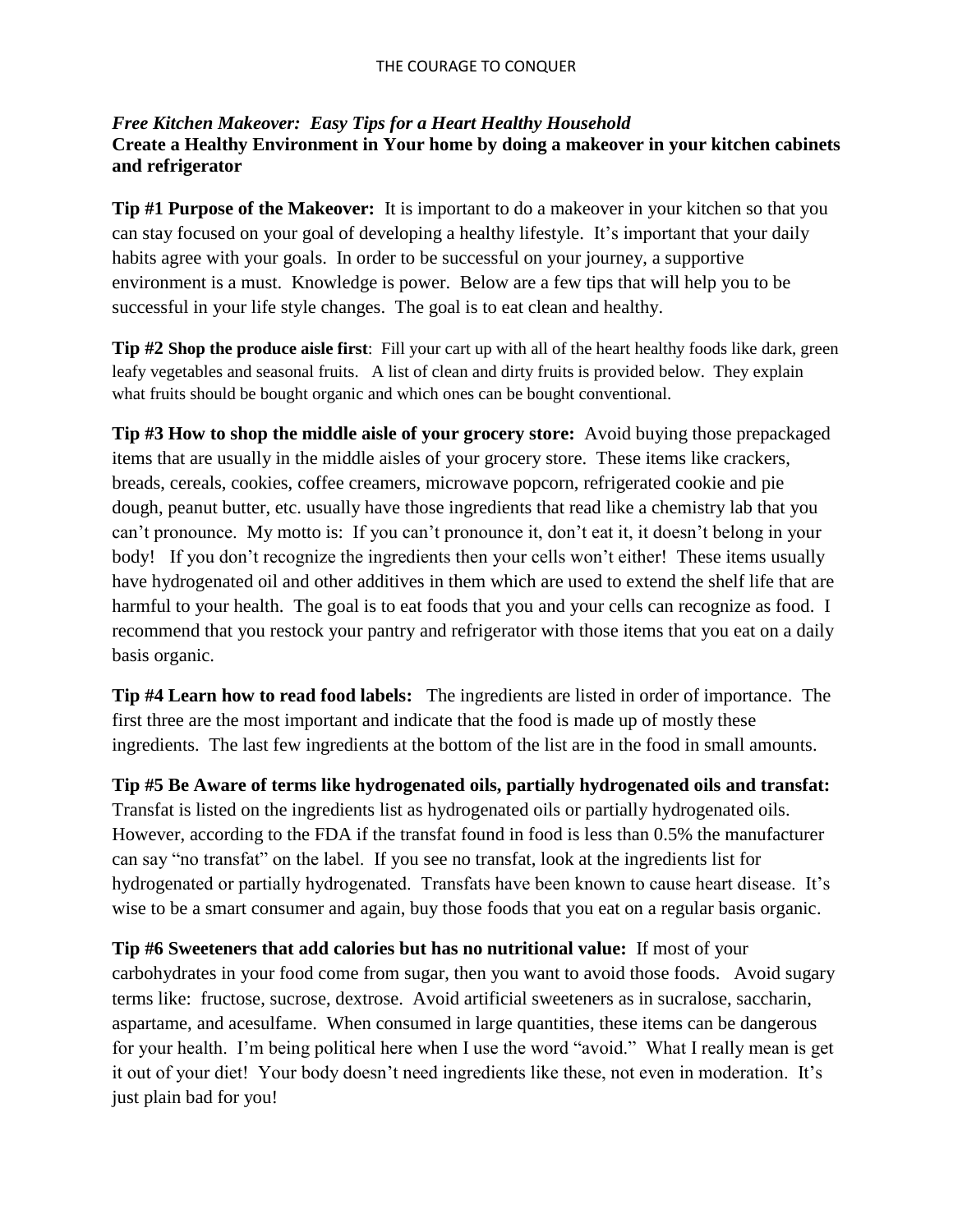**Tips #7 Food Additives:** Are substances like vitamins and minerals that manufacturers add to foods to enrich them. Some additives are preservatives that help to keep food from spoiling and extend the shelf life of food i.e. sugar, salt, and dyes and these are the ones that you should be concerned about. Artificial food coloring: blues #1, #2, #3, green #3, red #3 and yellow #6 may cause cancer.

Monosodium glutamate (MSG) is a flavor enhancer has been known to cause many different health risks. Individuals have experienced headaches, nausea, and difficulty breathing after consuming this additive.

**Tip # 8 Canned goods:** Try to get BPA free cans. BPA (Bisphenol A.) is an industrial chemical that has been use to make certain plastics and resins. Although the FDA states that it is safe in low doses, BPA can seep into the food which can have harmful effects on the body. Try to buy frozen vegetables over canned, if you can't afford fresh.

**Tip #9 Whole Grains:** Not all grains are equal. Make sure the ingredient list says 100%. If it doesn't say 100% it's a counterfeit. It should deliver at least 2-3 grams of fiber per serving. Don't be fooled by the word multigrain. Multigrain could simply mean that it is a combination of refined grains which are missing most of the fiber. The fiber in 100% whole grain is important in lowering your cholesterol, reducing your risk for heart disease, stabilizing your blood sugar and a host of other health benefits.

**Tip #10 Choose nitrate free foods:** Additives like sodium nitrate and potassium nitrite are found in hot dogs, lunch meats and cured, smoked meats such as bacon, ham, and smoked turkey. When heated nitrite creates small amounts of cancer-causing chemicals called nitrosamines during cooking. Cured meats and processed deli meats are usually high in salt and fat and should be avoided.

**Tip #11 Bypass the deli counter (**nothing there but salt and fat) and hang a left to the diary aisle where you will get your supply of Greek style yogurt, almond milk, low sodium cottage cheese, kefir milk and a few other items that will support your lifestyle. These are foods that say "life" to your cells.

**Tip #12 Check out time:** Once you leave the diary aisle, don't turn to the right or the left. If at all possible bypass the middle aisle, if you must go there, keep in mind the above tips. Keep your eyes fixed on the checkout counter and head to your nearest whole foods market to complete your shopping for the week.